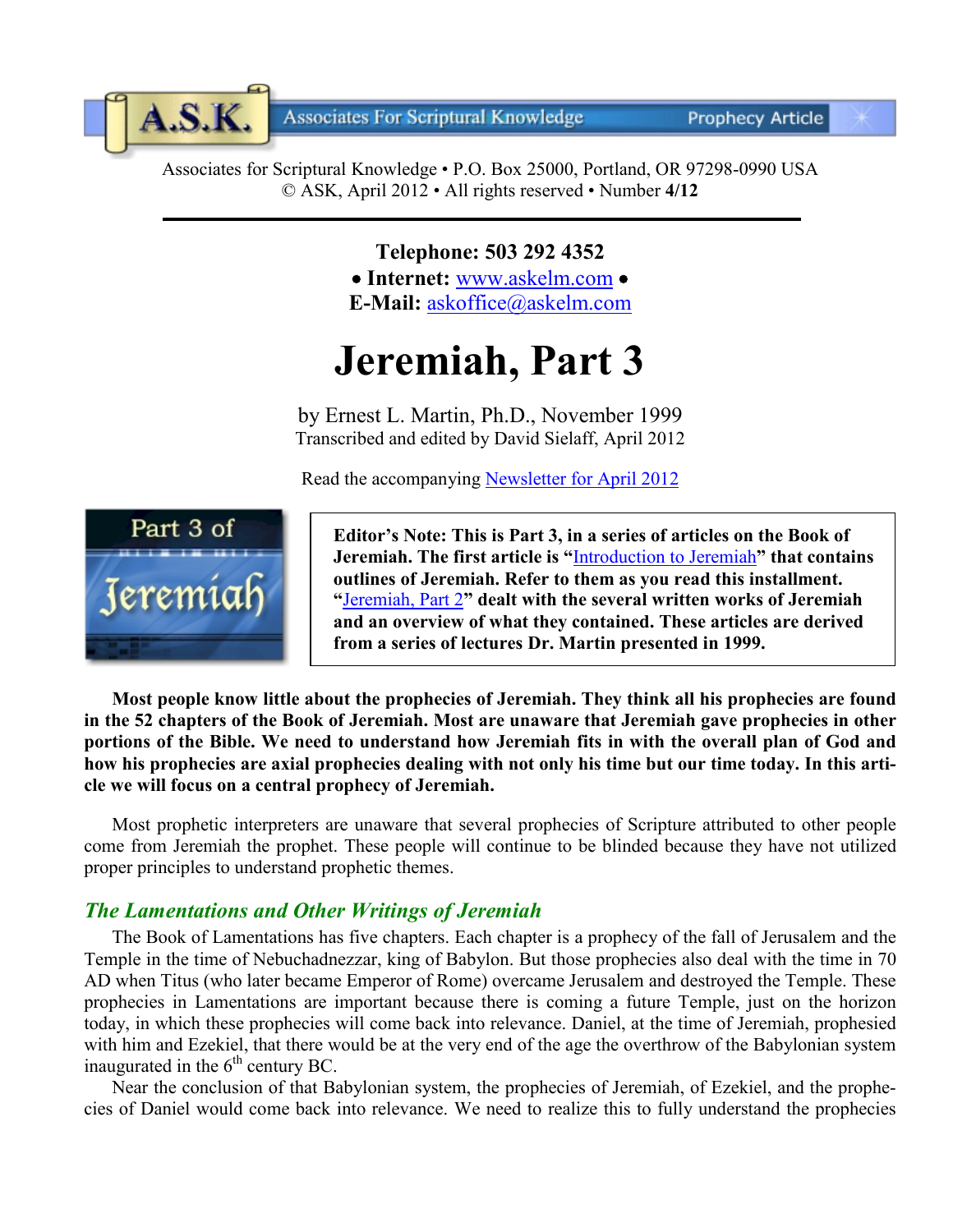that Jesus Christ said would occur at the end of the age, and that the apostle Paul and the apostle John in the Book of Revelation said would occur in the near-future to us today.

Jeremiah's writings are found in various sections of the scripture [as presented in ["Jeremiah, Part 2,](http://www.askelm.com/prophecy/p120201.pdf)" *DWS*]. Psalm 119, the longest chapter in the Bible, is an acrostic; every 8 verses start with a different letter of the Hebrew alphabet. Jeremiah wrote Psalm 119. It deals with events of our time if we will have enough knowledge to understand it.

Then there is Psalm 89. Elsewhere I noted how that Psalm ended the third division of the Book of Psalms. The third division dealt with the destruction of the city of Jerusalem and the Temple. Although the initial application was the Temple in the time of Nebuchadnezzar, it also had relevance to the Temple destroyed by Titus in 70 AD, and it has relevance for us today for a third destruction.

# *The Importance of Jeremiah*

In the Book of Isaiah we find that many prophecies of the Bible are cyclical in nature. What happened at one time will have a repetition in the future. Jeremiah, as one of the axial prophets, made all types of prophecies dealing with important beginnings in the history of the world.

- When Christ Jesus was born into the world, there is a prophecy of Jeremiah to introduce it.
- When He was crucified on the tree of crucifixion, we also find a prophecy of Jeremiah to introduce it.
- The prophecies of Daniel from his time, down to us today, and into the future, refer back to Jeremiah as the key prophet to pay attention to if you want to understand the prophecies of the future.

Simply put, if you do not know what all the prophecies of Jeremiah are saying, you cannot understand prophecy.

I will show you how important Jeremiah is in all of the major epochs and eras that God has introduced in the world from Jeremiah's own time to our time today. I cannot emphasize too strongly the importance of Jeremiah because he not only concluded the old civilizations that existed before his time, but he introduced the Babylonian civilization that you and I are in today. The prophet Ezekiel understood Jeremiah's important role, as did Daniel. In fact, Daniel's prophecies have no relevance unless they are appended to, based upon, and associated with the prophecies of Jeremiah. Daniel's prophecies cannot be analyzed in isolation from Jeremiah's prophecies.

Yes, the prophecies of the Bible are in many ways hinged upon this axial prophet who was called before his birth:

## **"Then the word of YHWH came unto me, saying, 'Before I formed you in the belly I knew you; and before you came forth out of the womb I sanctified you, and I ordained you a prophet unto the nations.'"**

## • *Jeremiah 1:4–5*

Jeremiah continued prophesying even after Jerusalem's destruction to show prophecies of the future. Jeremiah's commission was to destroy, to cast down, to throw down, to overthrow all the civilizations of the past (Jeremiah 1:10). He did that marvelously well. He was also a prophet to build and to plant. What he built and planted was the Babylonian system of government, a Gentile system of government, under God's authority.

Daniel's prophecies rested their authority on the prophecies of Jeremiah. Every time God introduces a new epoch, a new beginning, even with Jesus Christ with His birth and with His death, who is evoked as the primary prophet to show the introduction of these things? It is the prophet Jeremiah. In fact, when you look at the prophecies of the Bible you come to the understanding that he is the one that everyone else (including Daniel) depends upon.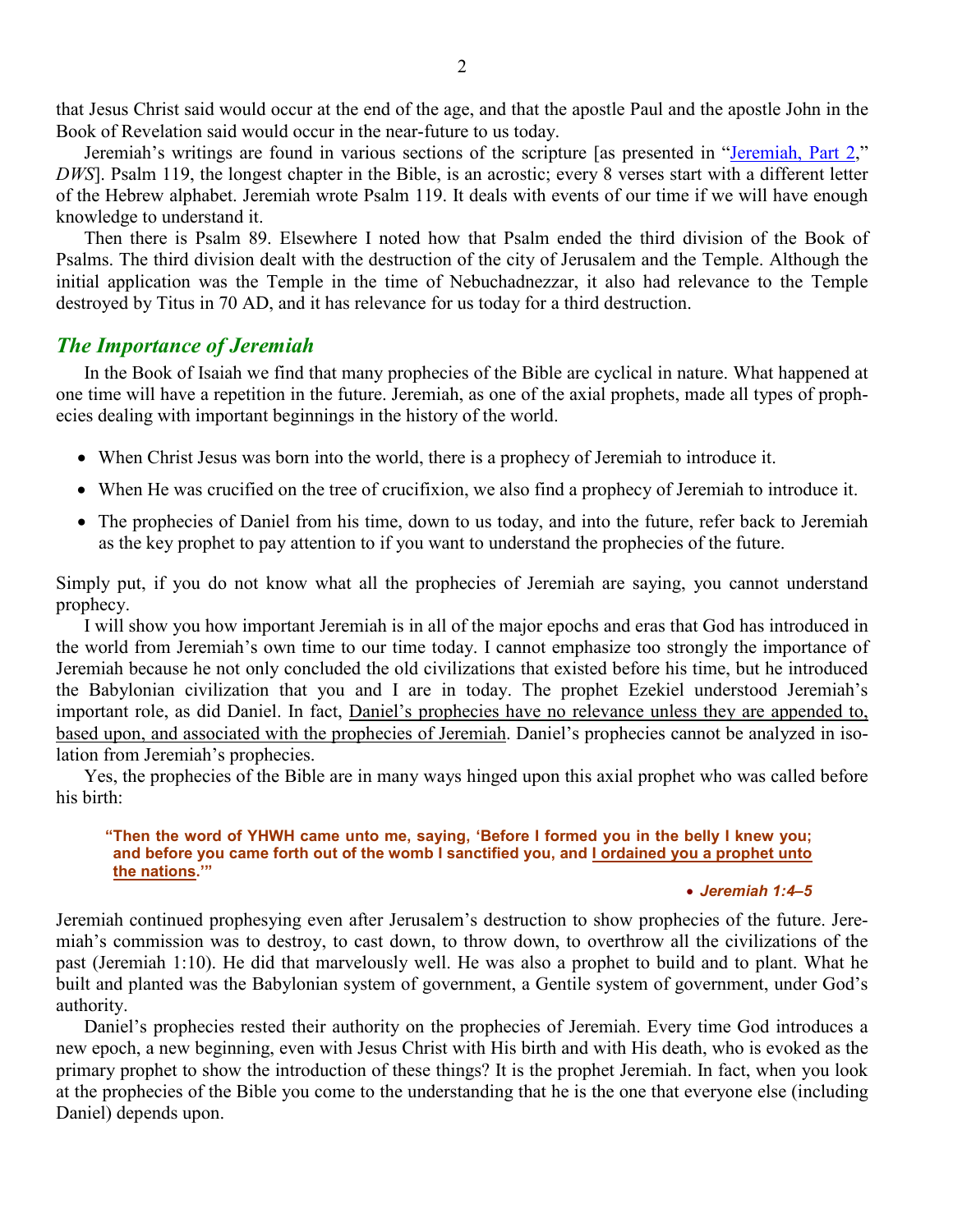# *The Central Prophecy of Jeremiah*

 $\overline{a}$ 

The central chronological prophecy of Jeremiah is found in Jeremiah chapter 25:[1](#page-2-0)-11.<sup>1</sup> Previously I began in verse 15 where it shows Jeremiah was a prophet to all the nations. In the forepart of this prophecy we find something that I did not mention before. Let us look at the first verse:

#### **"The word that came to Jeremiah concerning all the people of Judah in the fourth year of Jehoiakim, the son of Josiah, king of Judah, that was the first year of Nebuchadnezzar king of Babylon ..."**

### • *Jeremiah 25:1*

This prophecy was uttered 19 years before the destruction of the Temple and Jerusalem back in Jeremiah's day. As stated in 2 Kings  $25:8$  and Jeremiah  $52:12$  the destruction took place in the  $19<sup>th</sup>$  year of Nebuchadnezzar. This prophecy takes place in the first year of Nebuchadnezzar. Nebuchadnezzar was the head of gold.

Jeremiah then shows the extent of the authority he had from God to give this prophecy. Now verse 8,

**"Therefore, thus says YHWH of Hosts, 'Because you** [Judah] **have not heard my words** [of God's warning to Judah]**, Behold, I will send and take all the families of the north, says the Lord, and Nebuchadnezzar the king of Babylon, my servant, and** [I, God] **will bring them against this land, and against the inhabitants thereof, and against all these nations round about."**

#### • *Jeremiah 25:8–9*

Not only Judah but all the nations around Judah will be caught up in this prophecy.

**"**[I will] **make them an astonishment, and an hissing, and perpetual desolations. Moreover I will take from them** [these nations] **the voice of mirth, and the voice of gladness, the voice of the bridegroom, the voice of the bride, the sound of the millstones and the light of the candle. And this whole land** [of Judah] **shall be a desolation, and an astonishment, and these nations** [all of them] **shall serve the king of Babylon seventy years."**

#### • *Jeremiah 25:9–11*

That was back in the  $6<sup>th</sup>$  century BC. Jeremiah repeats the prophecy in chapter 29.

Next is the cardinal prophecy upon which all the other chronological prophecies — those of Daniel, those of Zechariah, and those even of the Book of Revelation are based. This prophecy is so important that it is repeated twice in the Book of Jeremiah. It is repeated again in the concluding verses of the Book of Chronicles which is the history of Judah, Jerusalem, the house of David and how it ended. The last statements in the Book of Chronicles have to do with the perpetuation of and the initiation of this one prophecy that I will show you.

Not only that, all the prophecies of the Book of Daniel are dependent upon this one prophecy. If you do not understand this chronological basis then you will not understand the chronological prophecies of Daniel dealing with the introduction of Jesus Christ into this world. This prophecy is so important that it is repeated at least 7 times in other areas of the scripture. No one else will tell you that, but I will point out these scriptures.

Jeremiah uttered the prophecy. Daniel perpetuated it with the chronological time periods, which you and I can understand today. It is a chronological prophecy. It gives you a number of years in which things will develop.[2](#page-2-1)

<span id="page-2-0"></span><sup>&</sup>lt;sup>1</sup> See Dr. Martin's 1989 article, ["New Discoveries in Chronology and Prophecy"](http://www.askelm.com/prophecy/p021102.htm) which gives an overview of important issues in prophetic chronology. See also the discussion and charts in Dr. Martin's 1990 article, ["Chronology: The Key to Prophetic](http://www.askelm.com/prophecy/p900901.htm)  [Understanding](http://www.askelm.com/prophecy/p900901.htm) - Part 1." His article ["Chronology: The Key to Prophetic Understanding](http://www.askelm.com/prophecy/p900902.htm) - Part 2" deals with the supposed reliability of ancient eclipse records. In Dr. Martin's 1998 article ["Chronological Falsehoods"](http://askelm.com/prophecy/p980304.htm) he expands on the ancient eclipse data problems, particularly the problems regarding the eclipse records of the Greek scientis

<span id="page-2-1"></span> $^2$  Dr. Martin's details the interplay of the prophecies of Jeremiah and Daniel in ["The Key to Old Testament](http://www.askelm.com/prophecy/p081001.htm) History." DWS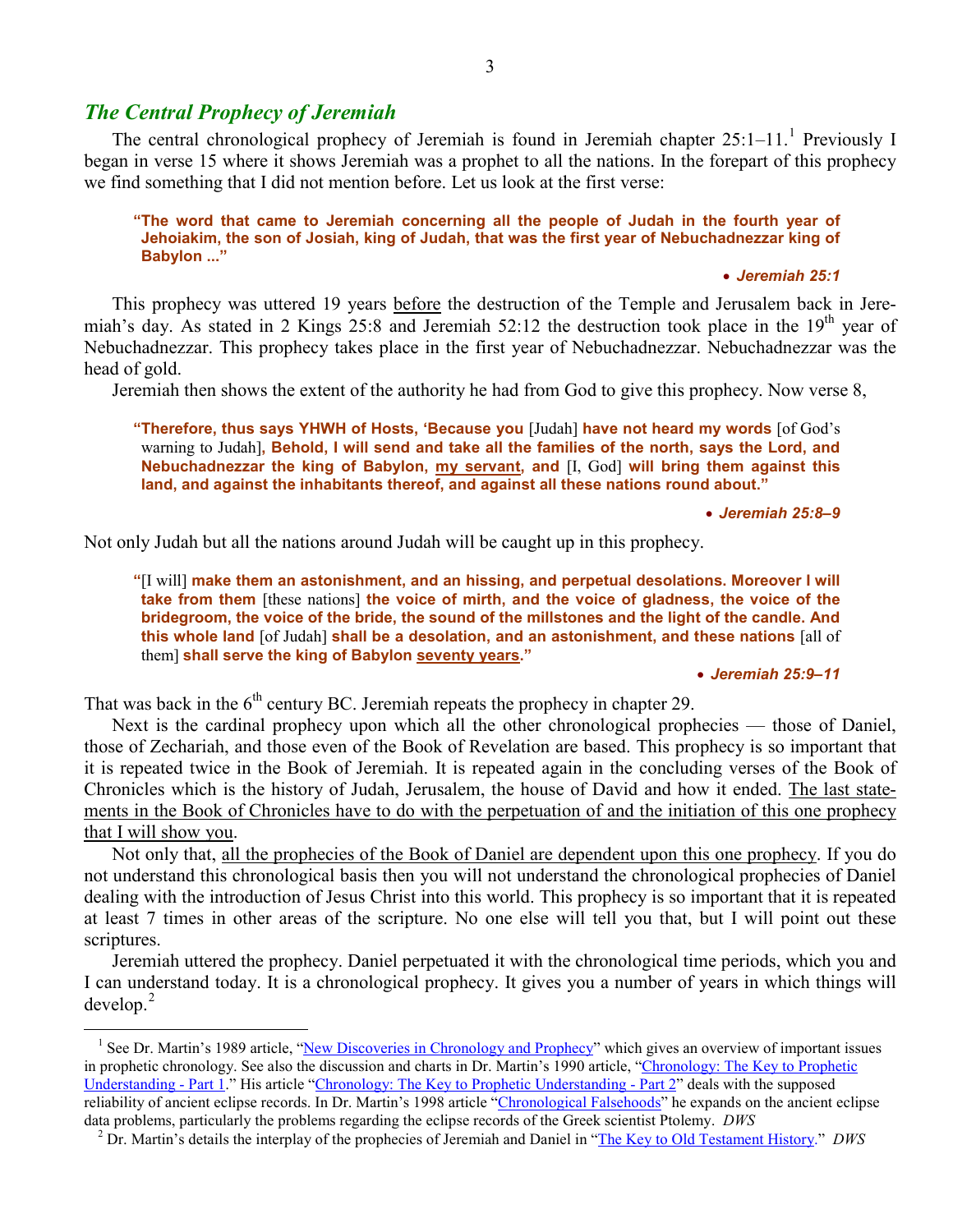When you have a set number of years, if you have a beginning and a set number of years at the end of it, you naturally expect certain things to take place. This is a chronological prophecy dealing with a set period of time. In the interpretation of Jeremiah's prophecy most people who lived at the time did not believe that the prophecy was fulfilled, but it absolutely did come to pass then, and it will come to pass in the future just on the horizon to us, because the prophecies of Daniel are dependent on this one chronological prophecy of Jeremiah.

Jeremiah 25:12 says that the king of Babylon will come down as **"my servant"** (verse 9), a Gentile king as God's servant. You might say that God would not have Gentile kings as His servant, but He did (and does). God rules all the nations of this earth. He rules not only Israel and Judah. He also rules the United States of America or Britain or whatever nation; He rules them all. True, Satan the Devil is allowed to have control temporarily over some of these nations. But who has ultimate control? It is Jesus Christ under God the Father. They have a plan and they shall see that it is worked out.

Most Jewish and Christian interpreters today do not believe that Jeremiah was correct in what his prophecies foretold. Yet Jeremiah was correct. You must realize that fact. The world must come to realize it. When they do, they will understand the scripture as never before. What is this key chronological prophecy upon which the whole of Daniel and the prophecies of the coming of Jesus Christ, and the introduction of the Kingdom of God on earth in the future are dependent?

# *The 70-years Prophecy of Jeremiah*

<span id="page-3-0"></span> $\overline{a}$ 

**"And it shall come to pass** [Jeremiah said]**, when seventy years are accomplished** [this is a chronological prophecy] **that I will punish the king of Babylon and that nation, says the Lord, for their iniquity, and the land of the Chaldeans, and I will make it perpetual desolations."**

#### • *Jeremiah 25:12*

At the end of 70 years. That is the central prophecy. There is not one prophetic interpreter today that I know of, who will tell you that this prophecy of 70 years took place. They do not believe it. Most say the prophecy is an exaggeration. They say it could have been no more than 50 years, 51 or 52 at the most. Jeremiah absolutely states it was to be 70 years.

This 70-years prophecy is so significant and so profound and so definitive that it is repeated 7 different times in various scriptures as I will show you. When it says 70 years it means 70 years. When you understand that it is 70 years, you can begin to put together a chronological scheme dating from Adam down to the second coming of Christ, based upon the Book of Daniel and the prophecies of Jeremiah that will make perfectly good sense. They will show that the prophecies of God are without a doubt perfect, consistent, and that they are reliable. Hardly a prophetic interpreter today believes this. But it says: **"when 70 years are accomplished."**[3](#page-3-0)

I will show that it was 70 years, as interpreted and understood by other prophets. They knew it was a 70 year period. I know it was a 70-year period. I hope you feel it was also. But the scholars and theologians of the world, in all the denominations of Christendom put together, believe that Jeremiah was a liar. They say it was not 70 years, but I am telling you, it was 70 years. Let me read that to you again:

## **"And it shall come to pass when seventy years are accomplished, that I will punish the king of Babylon, and that nation, says YHWH, for their iniquity. ..."**

#### • *Jeremiah 25:12*

Seventy years. This prophecy is so important it is cited 7 times as a benchmark leading to chronological indicators dealing with the Advent of Jesus Christ on earth. If you do not accept this as being 70 years, you cannot (when you look at the overall scheme of things) accept Jesus Christ as being the Son of the Living God, coming when He said He would. Jeremiah said that a 70-year period would exist from the time that the

<sup>&</sup>lt;sup>3</sup> Again, see the charts in Dr. Martin's 1990 article, ["Chronology: The Key to Prophetic Understanding](http://www.askelm.com/prophecy/p900901.htm) - Part 1." *DWS*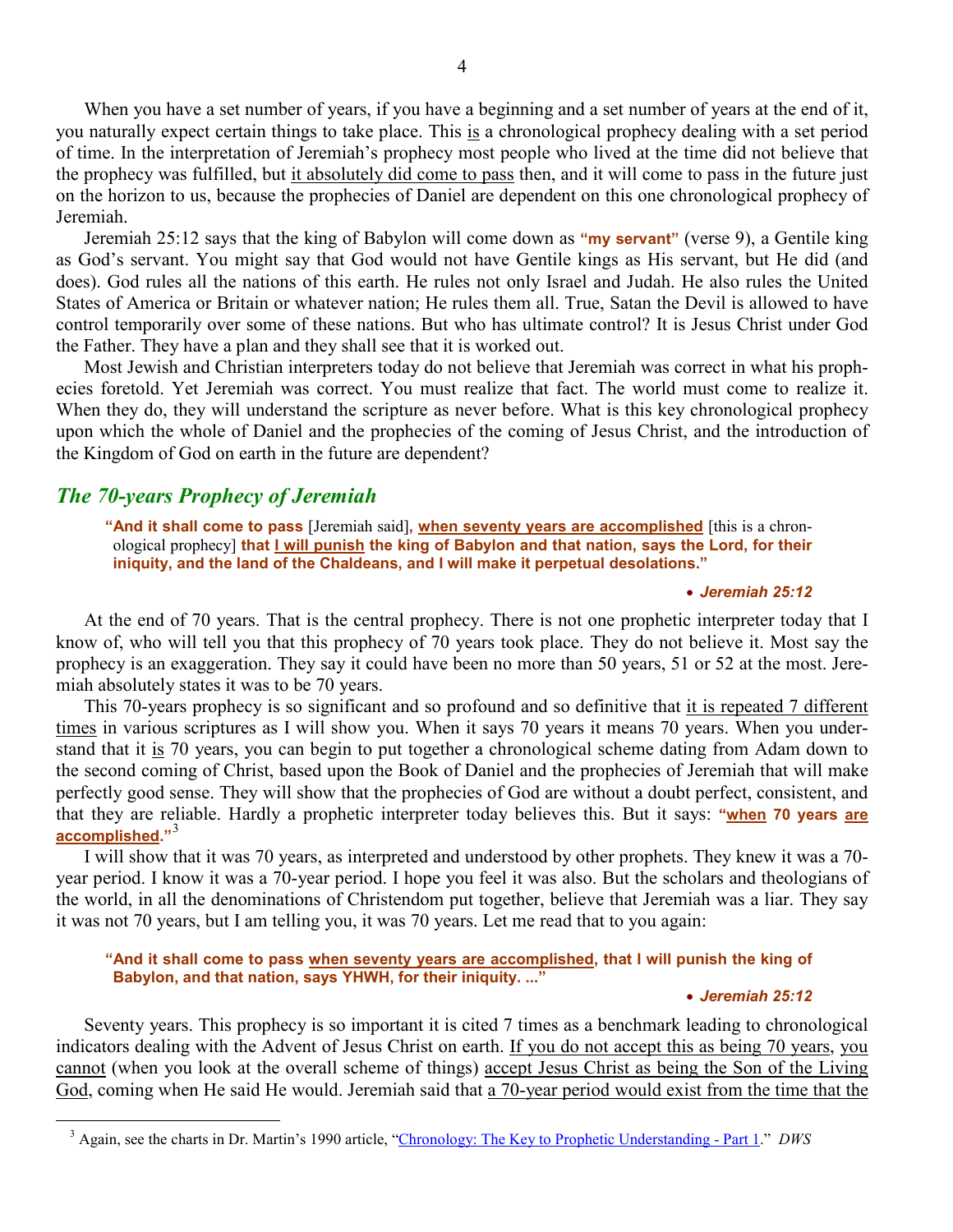Jews were taken captive, the city and Temple of Jerusalem destroyed, until Babylon itself would be in perpetual desolation. Clearly, that is what it said.

## **Informational Note:**

The destruction of Babylon was also described in the prophecy of Isaiah chapter 13. Jeremiah expanded on this theme in Jeremiah 25:30–33. The effect of its destruction is world-wide in scope:

**"YHWH shall roar from on high, and utter his voice from his holy habitation; he shall mightily roar upon his habitation; he shall give a shout, as they that tread the grapes, against all the inhabitants of the earth** [All inhabitants of earth will be affected]**. A noise shall come even to the ends of the earth; for YHWH has a controversy with the nations** [every nation including the United States]**, he will plead with all flesh; he will give them that are wicked to the sword, says YHWH. Thus says YHWH of hosts, Behold, evil shall go forth from nation to nation, and a great whirlwind shall be raised up from the coasts of the earth. And the slain of YHWH shall be at that day from one end of the earth even unto the other end of the earth: they shall not be lamented, neither gathered, nor buried; they shall be dung upon the ground."**

In chapters 50–51 Jeremiah again describes Babylon's great future destruction.

You must put together all of the Isaiah passages about Babylon's destruction (from the 8<sup>th</sup> century BC) and all of Jeremiah's passages (from the  $6<sup>th</sup>$  century BC) to fully appreciate the effects that the destruction of Babylon will have on the world during the future **"Day of the**  Lord." Jeremiah could read Isaiah's prophecies. So could later Old Testament writers such as Ezekiel, Daniel, Zechariah, Malachi, etc. Unless all relevant prophecies are acknowledged and taken into account, it is easy to understand how important prophetic information may be missing from a fully informed comprehension of God's message on that one subject dealing with this very important Gentile land.

The prophesied destruction of Babylon never occurred in history. Therefore, at a time future to us, the city of Babylon must be rebuilt before the prophesied destruction of that city can occur. As of the date of this writing, April 2012, construction has not yet begun on the Babylon of the end-time. For the reasons the city of Babylon in Iraq today must be rebuilt and return to greatness, see Dr. Martin's article ["The Rebirth of Babylon"](http://www.askelm.com/prophecy/p021001.htm) and F.E. Marsh's 1925 article, "[Will Babylon be Rebuilt?](http://www.askelm.com/prophecy/p021002.htm)" *DWS*

## *Second Mention of 70 Years*

 $\overline{a}$ 

He states this again in Jeremiah 29:10, **"For thus says YHWH, that after seventy years be accomplished at Babylon ..."** That means when you Jews are 70 years at Babylon, based on the prophecy of four chapters before, **"... I will visit you, and perform my good word toward you, in causing you to return to this place."** The place is Jerusalem. That did happen. But look back at chapter 25 where it says that Babylon shall go into perpetual desolations at the end of that 70 years, do you know what happened? That did not occur the way it appears to read.<sup>[4](#page-4-0)</sup>

Babylon continued to exist for hundreds of years. In fact, Babylon was taken over by Cyrus, King of Persia before the 70 years ended. Daniel understood these prophecies of the 70 years. He lived in the time of

<span id="page-4-0"></span><sup>4</sup> Note the specificity in God's statement. He said **"after"** 70 years were accomplished, but He did not say how long **"after."** Certain parts of the 70 years prophecy were fulfilled. Other parts were lengthened and fulfilled later. Still other parts will be fulfilled in the future. *DWS*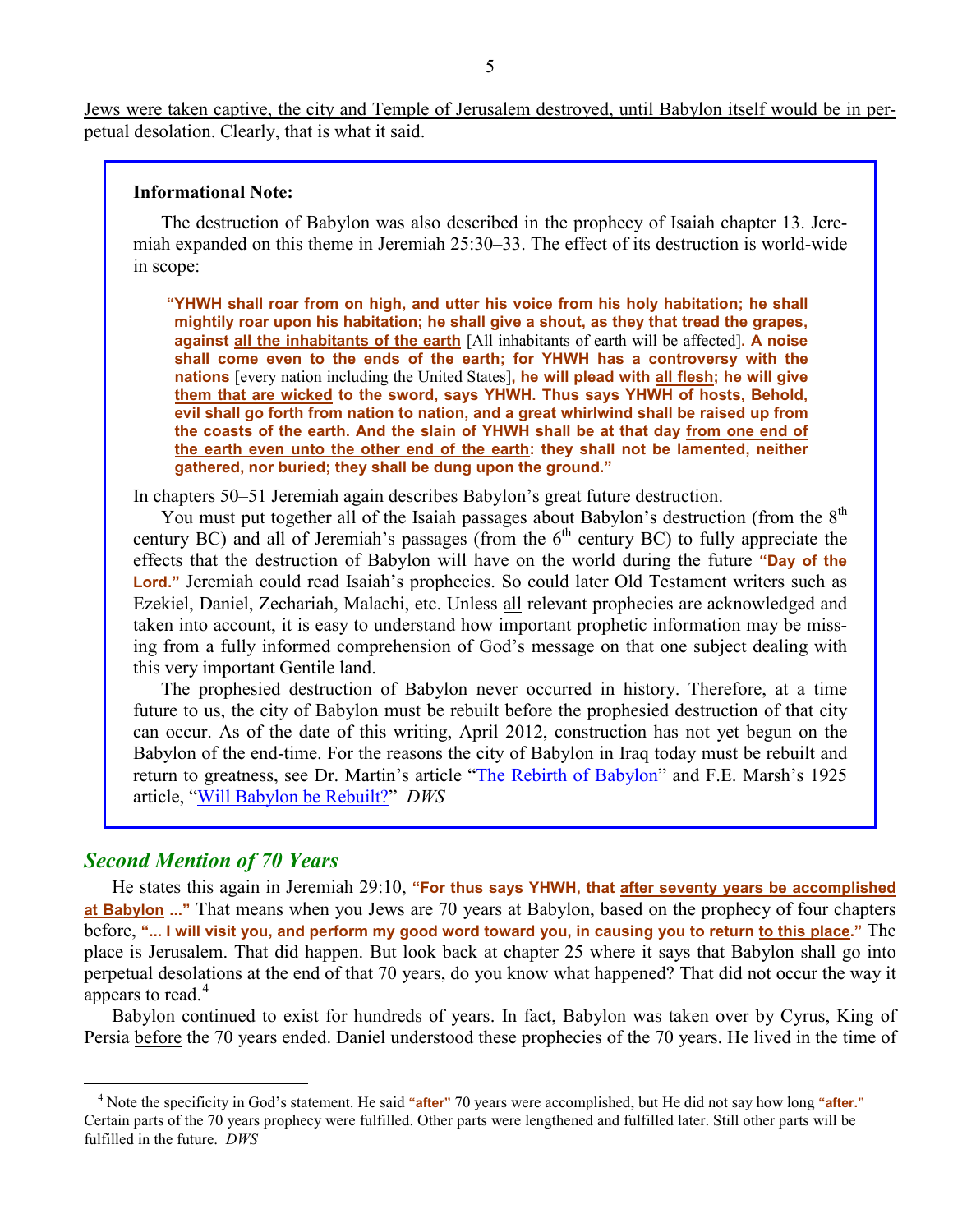King Cyrus. A different prophecy about Cyrus was given in the Book of Isaiah about his helping to rebuild the Temple at Jerusalem.

## **Informational Note:**

Note the prophecy of Isaiah 44:28–45:1:

**"That says of Cyrus, 'He is my shepherd, and shall perform all my pleasure: even saying to Jerusalem, You shall be built; and to the temple, Your foundation shall be laid.' Thus says YHWH to his anointed, to Cyrus, whose right hand I have holden, …"**

This prophecy was known to Daniel: **"And Daniel continued even unto the first year of king Cyrus**" (Daniel 1:21), and **"So this Daniel prospered in the reign of Darius, and in the reign of Cyrus the Persian"** (Daniel 6:28). In fact, Daniel must have had access to the Book of Lamentations, Psalms 89 and 119, as well as the Jeremiah portion of the Book of Zechariah, chapters 9–14. See "[Jeremiah, Part 2](http://www.askelm.com/prophecy/p120201.pdf)." With that understanding in mind, look at Daniel 10:1:

**"In the third year of Cyrus king of Persia a thing was revealed unto Daniel, whose name was called Belteshazzar; and the thing was true, but the time appointed was long: and he understood the thing, and had understanding of the vision."**

The announcement by Cyrus to Israel is given in 2 Chronicles 36:22–23, the last two verses of 2 Chronicles:

**"Now in the first year of Cyrus king of Persia, that the word of YHWH spoken by the mouth of Jeremiah might be accomplished, YHWH stirred up the spirit of Cyrus king of Persia, that he made a proclamation throughout all his kingdom, and put it also in writing, saying,** 

**'Thus says Cyrus king of Persia, All the kingdoms of the earth has YHWH God of heaven given me; and he has charged me to build him an house in Jerusalem, which is in Judah. Who is there among you of all his people? YHWH his God be with him, and let him go up.'"**

This passage tells us what Scripture says about Cyrus' proclamation to the people of Israel, Judah, and Jerusalem. To the other nations Cyrus gave his proclamation on a clay cylinder. Regarding the history of that Cylinder of Cyrus, King of Persia, see the delightful 18 minute internet video, ["Neil MacGregor: 2600 years of history in one object.](http://www.ted.com/talks/neil_macgregor_2600_years_of_history_in_one_object.html)" Dr. MacGregor is currently the Director of the British Museum. *DWS*

We find that Zerubbabel and Joshua, the High Priest, at the end of the 6<sup>th</sup> century BC, went down and built the Temple at Jerusalem again. It looked like, on the surface, that part of the 70 years prophecy did not see fulfillment in the way that Jeremiah said that it would be. Go to Jeremiah 29:10 and see that it did take place, as it says:

**"For thus says YHWH, 'That after seventy years be accomplished at Babylon I will visit you, and perform my good word toward you, in causing you to return to this place.'"**

#### • *Jeremiah 29:10*

They did return to Jerusalem. But as for Babylon being a perpetual desolation as it says in chapter 25:12 that did not take place, at least not yet. But look at chapter 25: it says that Shishak, which is Babylon, would be given the cup of destruction much later — much later than the 70 years. Here is Jeremiah 25:12 complete: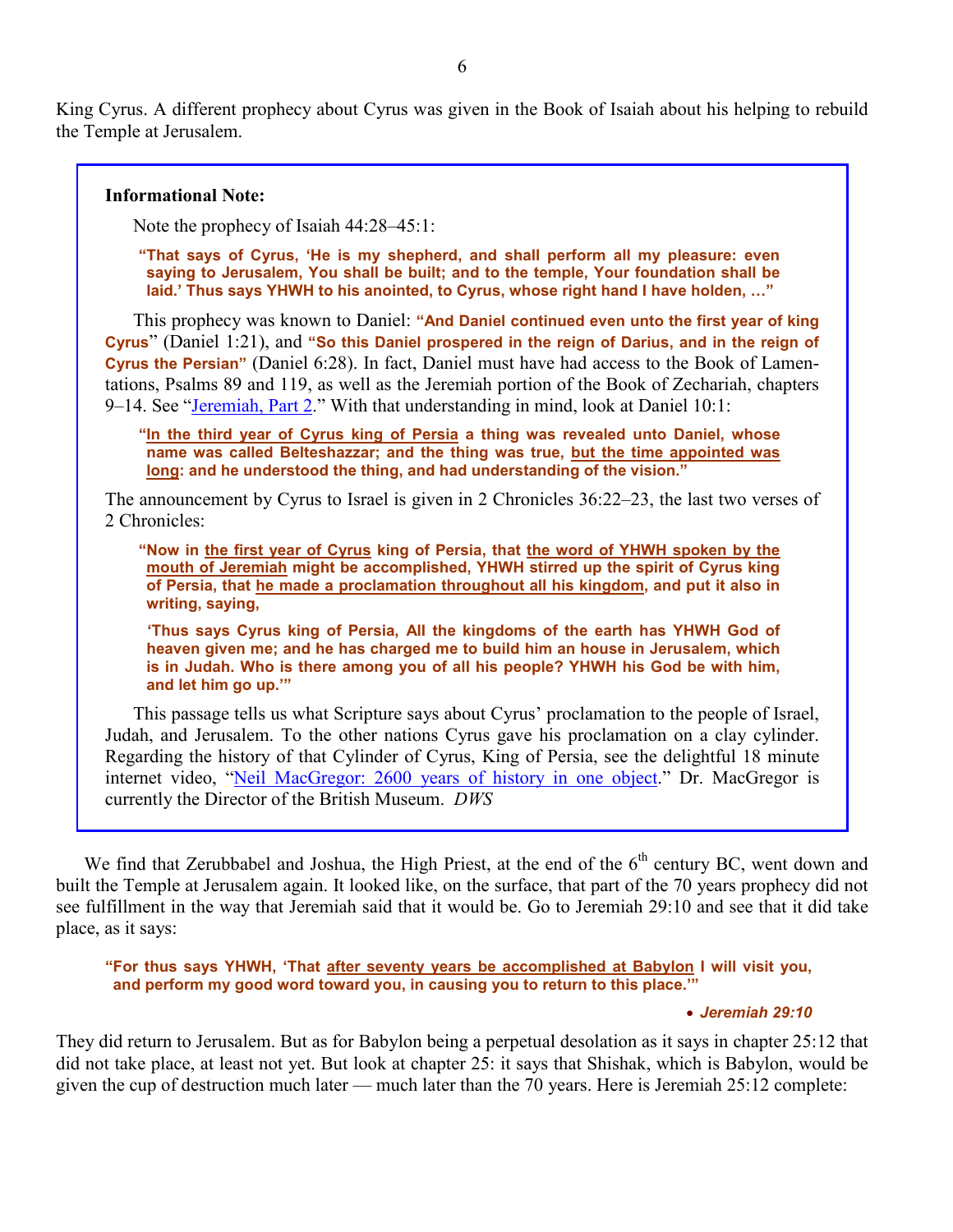#### **"And it shall come to pass, when seventy years are accomplished, that I will punish the king of Babylon, and that nation, says YHWH, for their iniquity, and the land of the Chaldeans, and will make it perpetual desolations."**

## • *Jeremiah 25:12*

The 70 years was a point of beginning, as is the seventy years in the millennium that will occur after Christ Jesus comes back, a time of beginning in which a reconstruction will take place. That is what Jeremiah meant. At the end of 70 years Babylon did not see perpetual desolations. In fact Cyrus built up Babylon. Later on we find the Babylonian system continuing exactly as Daniel said it would through the kingdom of Persia, through Greece and on down to us today.<sup>[5](#page-6-0)</sup>

Some people, when they read Jeremiah chapter 25, when the 70 years were about to end, they saw Babylonian civilization still continuing without interruption. They said Jeremiah was a false prophet. (Jeremiah was dead by that time after the 70 years period had ended.) But Jeremiah himself wondered, why God, are you giving me these prophecies, when they do not seem to have their fulfillment the way I want them to be fulfilled?

Jeremiah actually complained to God because some of the prophecies he uttered did not seem to materialize in the day in which he was living. Do you know why they did not? Daniel explains. They did not materialize because they were for our time today, at the end of the age. Look at Jeremiah  $4:10$ :

## **"Then said I** [Jeremiah]**, 'Ah, Lord YHWH! surely you have greatly deceived this people and Jerusalem, saying, You shall have peace; whereas the sword reaches unto the soul.'"**

#### • *Jeremiah 4:10*

Jeremiah is complaining to God for His deceiving not only the people of Judah with His chronological prophecies but even deceiving Jeremiah himself, believe it or not. Look at Jeremiah 20:7:

## **"O YHWH, you have deceived me, and I was deceived: you are stronger than I, and have prevailed: I am in derision daily, everyone mocks me."**

## • *Jeremiah 20:7*

He says something similar in Jeremiah 15:15–21. The prophet goes to God and says in effect, why am I in this position? None of your prophecies that I am giving are coming to pass the way that they should. Do you know what God said to Jeremiah? God replied, I am in charge. I will do as I please. If I tell you to do something or say anything, you do it, Jeremiah; and do not gripe. Jeremiah said, "Yes, Sir."

In Matthew chapter 24 speaking about the end time when Jesus says that He will come again, some people will say, **"my Lord delays His coming."** The chronological prophecies will give people difficulty, just as they did with Jeremiah; but they will occur precisely in the way that God wants. He has a way of hiding His chronological prophecies so that people on the surface cannot understand them. You must put together the whole scenario of all the prophecies to understand what the truth really is.

# *Third Mention of 70 Years*

 $\overline{a}$ 

When Daniel interpreted that 70 years, he asked, why has Babylon not been destroyed? It should have been according to Jeremiah 25:12; but it was not. God (through Gabriel) comes to Daniel, who had already been given his vision of a long existence for the Babylonian kingdom. Notice what Daniel is given in chapter 9. It is most important.

Daniel chapter 9 verse 1: **"In the first year of Darius the son of Ahasuerus, of the seed of the Medes."** This is after the fall of the Babylonian kingdom. Babylon itself as a city continued to exist. The Medes and Persians conquered the city by stealth and very little destruction. Daniel saw the city continuing and flour-

<span id="page-6-0"></span> $<sup>5</sup>$  The ten kings, at the feet of this Babylonian image (Daniel chapter 2) have not yet appeared on earth. Once they appear on</sup> earth the stone will come down from that mountaintop and hit the Babylonian image on the feet. Babylon at that time will be destroyed. *ELM*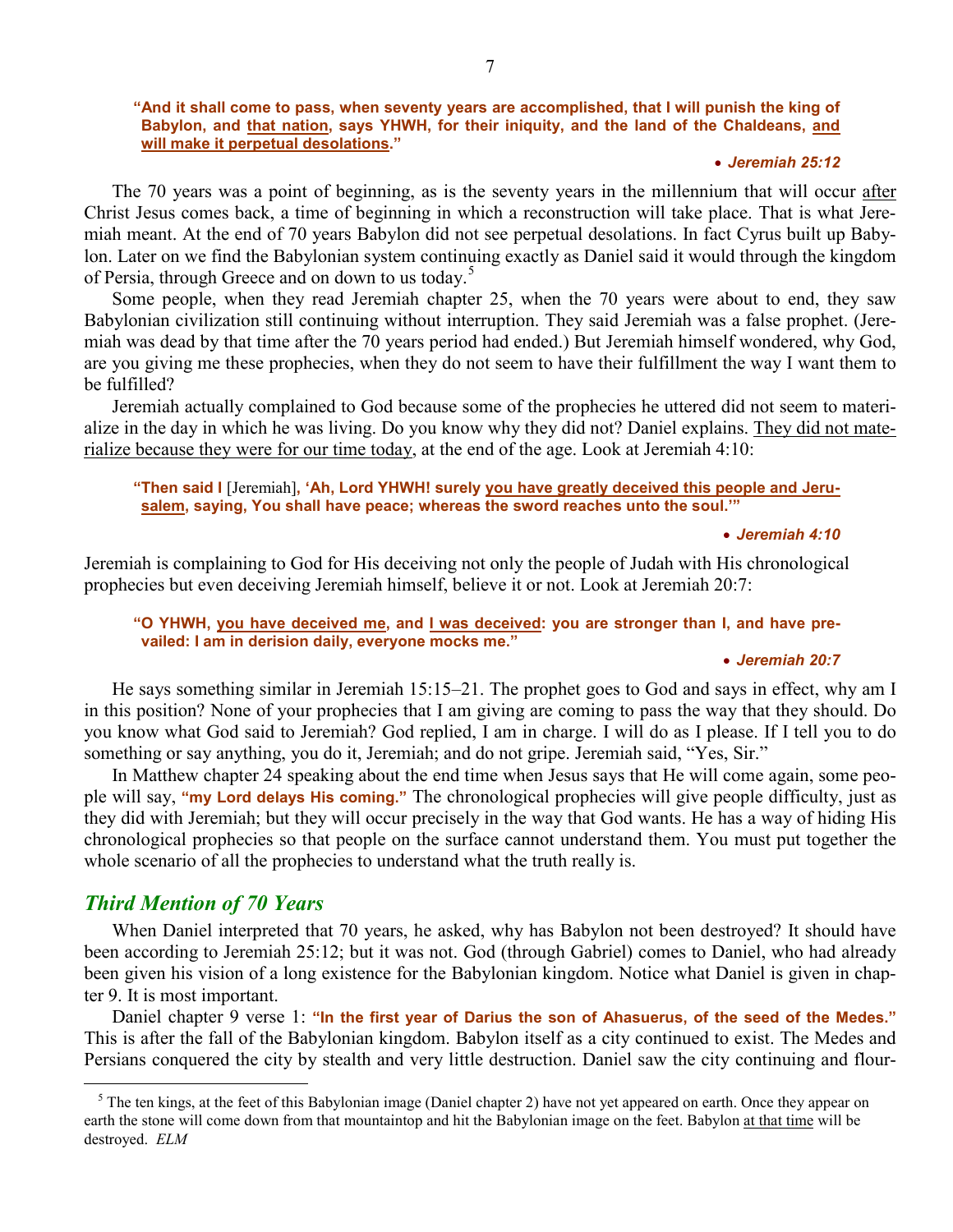ishing. Why should it still exist after 70 years? It was supposed to go into perpetual desolation! Jeremiah chapter 25 said that Shishak (a cipher for Babylon) would suffer after all the others do. The Book of Daniel shows it will occur after a long time. Note what Daniel does at this very first year of Darius:

### **"In the first year in his reign of Darius, I Daniel understood by books** [written books] **the number of years, whereof the word of YHWH came to Jeremiah the prophet, that he** [God] **would accomplish seventy years in the desolations of Jerusalem."**

#### • *Daniel 9:2*

This is the third time that these 70 years come up. Daniel will base the prophecy in Daniel 9:21 (and following) upon the proper interpretation of the 70 years which most people were misunderstanding (including Jeremiah himself) in the earlier period.

Daniel says, I **"understood by books, the number of the years whereof the word of YHWH came to Jeremiah the prophet, that he would accomplish seventy years in the desolations of Jerusalem."** In other words, Jerusalem would be desolate from its absolute destruction in the 19<sup>th</sup> year of Nebuchadnezzar for 70 years. It was getting close to the time when that period would end.

Daniel said in effect, I have been reading Jeremiah and he was an axial prophet inspired of God, and Daniel had no doubt of that. He says, now I am looking in the Books of Jeremiah and I find that 70 years. Look at what Daniel says? **"And I set my face unto the Lord God, to seek by prayer and supplications, with fasting, and sackcloth, and ashes"** (Daniel 9:3). Daniel wants to know what the real interpretation of the 70 years prophecy was in regards to the restoration of Jerusalem.

## *An Answer Comes to Daniel*

The angel Gabriel comes to Daniel (9:21), and begins to tell him what the truth was. He said earlier to Daniel in chapter 2 when he interpreted the great dream to Nebuchadnezzar that there was to be a series of kings coming up from Babylon. From the head of gold (Nebuchadnezzar), to Media-Persia the silver, and then of Javan (of Greece) would be a brass, and then on down through the two legs which would be of iron and then finally down to the toes of the image which would be iron mixed with miry clay. The stone cut out of the mountain would destroy the image sometime in the future. Daniel understood that, but he wonders where do the 70 years come into this?

Gabriel says to Daniel, I will, with God's help, give you an interpretation of those 70 years. It is not the 70 years that will be the most important thing. In verse 21 Daniel writes, **"... while I was speaking in prayer even the man, that is the angel Gabriel, whom I had seen in the vision at the beginning ..."** he comes to him and he begins to give him the interpretation. It was not 70 years that would pass but 70 weeks of years.

Here is Daniel 9:24. In Hebrew it says, **"Seventy sevens."** He means 70 weeks of years, 490 years. Note what will be accomplished during those 70 weeks of years:

**"Seventy weeks are determined** [1] **upon your people and** [2] **upon the holy city,**

- [1a] **to finish the transgression, and**
- [1b] **to make an end to sins, and**
- [1c] **to make reconciliation for iniquity, and**
- [2a] **to bring in everlasting** [age-long] **righteousness, and**
- [2b] **to seal up the vision and the prophecy, and**
- [2c] **to anoint the most Holy** [place, meaning the Holy of Holies]**."**

#### • *Daniel 9:24*

After revealing this tremendous future agenda of six things to be accomplished, Gabriel then tells Daniel several other things that will occur within that 490-year period.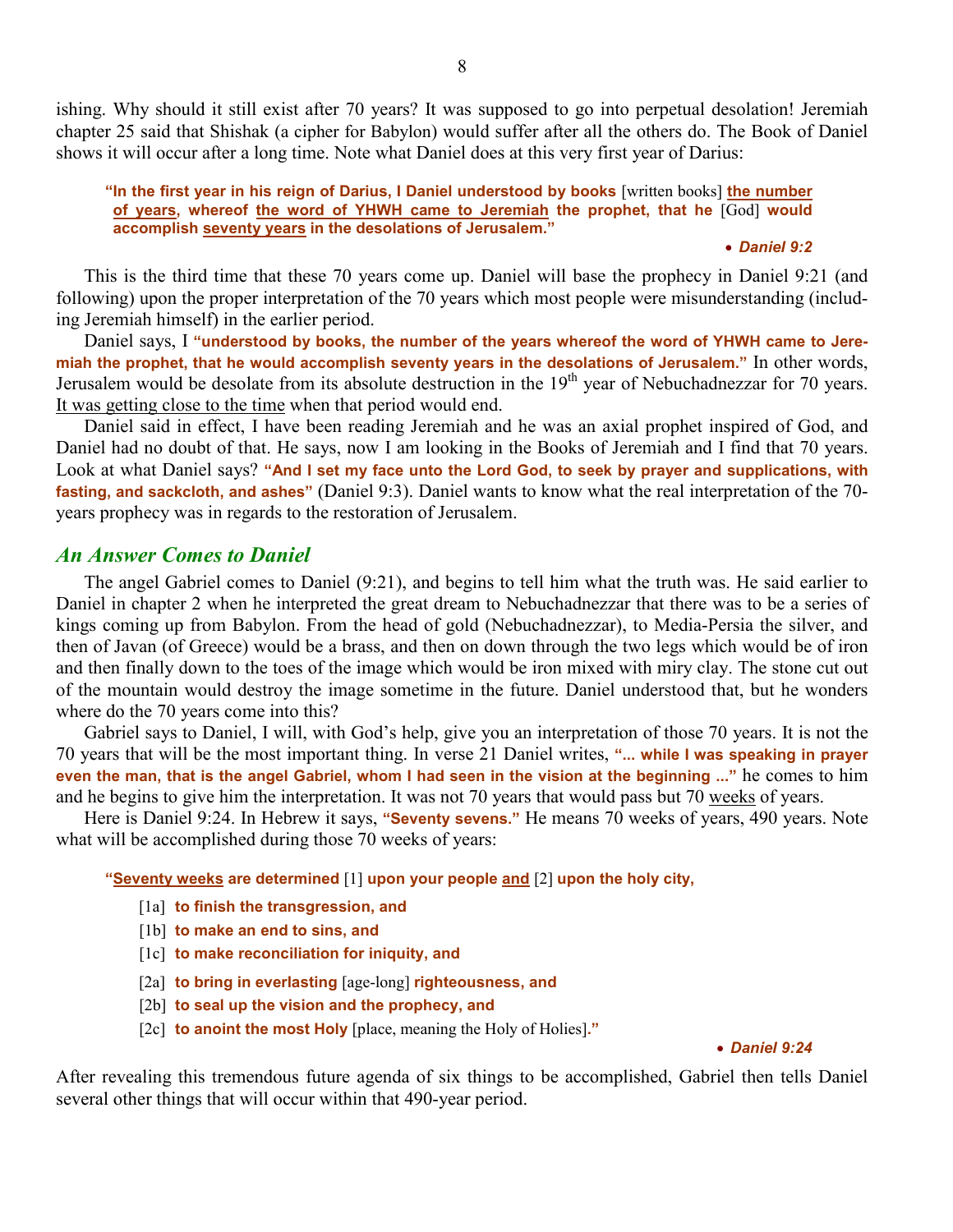In other words it is not now 70 years in this prophecy, but 70 weeks of years, 490 years, 70 Sabbaticals. Daniel understood these 70 weeks. Do you know when the 70 weeks were to start? They started from the rebuilding of the city of Jerusalem in the time of Cyrus, king of Persia. [6](#page-8-0) If you go forward, the **"seventy sevens**" that Daniel said, you come to the very time when Jesus Christ, the Anointed, was on earth, based upon the 70 weeks prophecy here.

This 70 weeks prophecy is based upon the 70 years, 70 sabbatical years, that Jeremiah prophesied, which people were upset about because they did not quite understand. Daniel begins to interpret for them the real truth of those 70 years.

# *Fourth Mention of 70 Years*

We have another place where these 70 years are mentioned. Go to the end of the Book of Chronicles, where it shows the destruction of the city of Jerusalem in the 19<sup>th</sup> year of Nebuchadnezzar. Here are the 70 years of Jeremiah coming back, interpreted in a slightly different way than by Daniel:

**"And they burnt the house of God** [the temple] **and broke down the wall of Jerusalem, and burnt all the palaces thereof with fire, they destroyed all the goodly vessels thereof. And them** [of the Jews] **that had escaped from the sword carried he** [Nebuchadnezzar] **away to Babylon; where they were servants to him and his sons until the reign of the kingdom of Persia** [Cyrus, king of Persia]**. To fulfill the word of YHWH by the mouth of Jeremiah until the land had enjoyed her sabbaths: for as long as she lay desolate she kept sabbath, to fulfil threescore and ten years."**

• *2 Chronicles 36:19–21*

This meant **"her sabbaths"** rest. As long as she lay desolate, she kept sabbath, to fulfill the **"threescore and ten years,"** 70 years. It says the 70 years would last until the time of the king of Persia. I will show the importance of this 70 years.

## **Informational Note:**

 $\overline{a}$ 

This 2 Chronicles 36:19–21 passage states categorically that the portion of Jeremiah's prophecy regarding the sabbaths rest for the land of Judea has been fulfilled. However, this has no reference to other aspects of this prophecy regarding the punishment of Babylon. One of the prophecies about YHWH giving good to His people is Jeremiah 32:42–44:

**"For thus says YHWH; Like as I have brought all this great evil upon this people, so will I bring upon them all the good that I have promised them. And fields shall be bought in this land, whereof you say, It is desolate without man or beast; it is given into the hand of the Chaldeans. … in the land of Benjamin, and in the places about Jerusalem, and in the cities of Judah, and in the cities of the mountains, and in the cities of the valley, and in the cities of the south: for I will cause their captivity to return, says YHWH."**

Another prophecy about good things for Israel and Judah is in Jeremiah 33:10–14:

**"Thus says YHWH; Again there shall be heard in this place, … The voice of joy, and the voice of gladness, the voice of the bridegroom, and the voice of the bride, the voice of them that shall say, 'Praise YHWH of hosts: for YHWH is good; for his mercy endures for ever** [*olam,* for the age]**: and of them that shall bring the sacrifice of praise** 

<span id="page-8-0"></span><sup>&</sup>lt;sup>6</sup> Dr. Martin's 1989 article, "<u>New Discoveries in Chronology and Prophecy</u>" (mentioned in footnote 1 above) resolves a misunderstanding about a detail of the 70 weeks prophecy (an outgrowth of the 70 years prophecy) that apparently all commentators on Jeremiah have missed. For a explanation how the 70 weeks prophecy is determined, see Dr. Martin's 1997 article "[The Asteroid Destruction, Its Timing and Purpose.](http://www.askelm.com/prophecy/p971105.htm)" *DWS*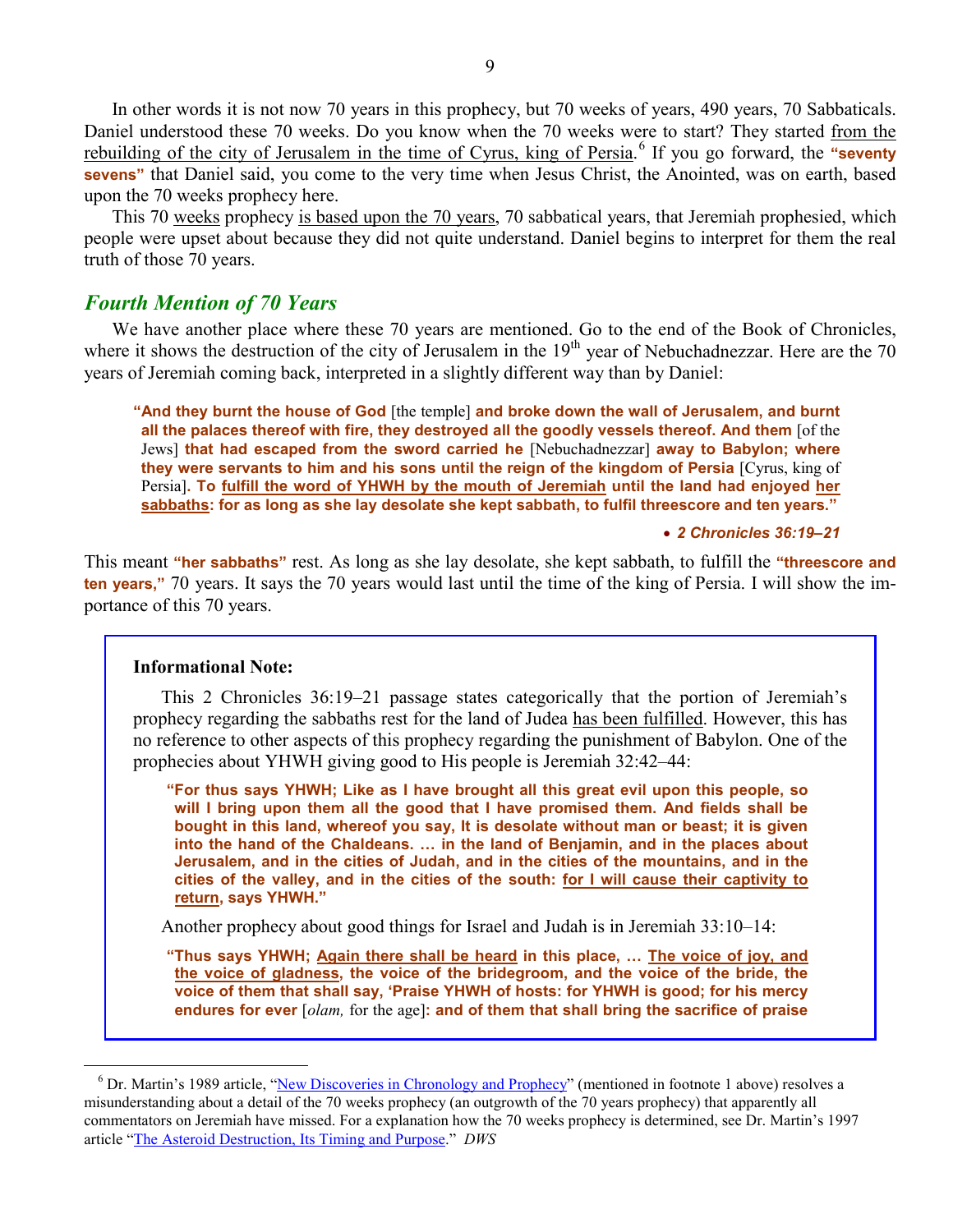into the house of YHWH. For I will cause to return the captivity of the land, as at the **first, says YHWH.'**

**Thus says YHWH of hosts; 'Again in this place, which is desolate without man and without beast, and in all the cities thereof, shall be an habitation of shepherds causing their flocks to lie down. In the cities of the mountains, in the cities of the vale, and in the cities of the south, and in the land of Benjamin, and in the places about Jerusalem, and in the cities of Judah, shall the flocks pass again under the hands of him that tells them,' says YHWH.**

**'Behold, the days come,' says YHWH, 'that I will perform that good thing which I have promised unto the house of Israel and to the house of Judah.'"** *DWS*

If the period of the exile is 52 years as some people say, we will find the chronology of the Bible to be obscure and in no way fulfilled. If it is 70 years as stated, from the fall of Jerusalem to the reign of Cyrus, we will find a chronology that fits perfectly with everything. Seventy years is most important.

# *Fifth Mention of 70 Years*

After the 70 years were over we find Zechariah the priest prophesying. Do you know what He says? The very first thing that he does in his prophecy in Zechariah is mention the Babylonian captivity:

**"Then the angel of YHWH answered and said, 'O YHWH of hosts, how long will you not have mercy on Jerusalem and on the cities of Judah, against which you have had indignation these three-score and ten years?'"**

#### • *Zechariah 1:12*

**"Threescore and ten years"** is 70 years. Note also that the angel of YHWH is asking that question, not Zechariah or any other human.

In Zechariah's time the people remembered (from Jeremiah chapter 25) that Jerusalem would come forth into glory at the end of 70 years. Zechariah looked around him and said it does not look like that was happening. They already had Daniel's prophecy, so they understood that much. But the people wondered why at the end of the 70 years did the good things not begin to happen as they thought was prophesied? We will find with Daniel's prophecy that the conclusion of those 70 years is yet future.

# *Sixth Mention of 70 Years*

 $\overline{a}$ 

Zechariah continues in chapter 7

**"It came to pass in the fourth year of king Darius** [a few years later from Zechariah chapter 1] **that the word of YHWH came unto Zechariah in the fourth day of the ninth month, even in Chisleu."**

• *Zechariah 7:1*

Do you know how God responded? Look at verse 4:

**"Then came the word of YHWH of hosts unto me** [Zechariah]**, saying, 'Speak unto all the people of the land and to the priests saying, When you fasted and mourned in the fifth and seventh month, even those seventy years, did you at all times fast unto me?'"**

• *Zechariah 7:4–5*

God asks, did you fast in a proper way? He again refers back to the [7](#page-9-0)0 years of Jeremiah.<sup>7</sup>

<span id="page-9-0"></span><sup>&</sup>lt;sup>7</sup> For analysis of the prophecies of good things for Israel and Judah contained later in Zechariah chapter 8, see Dr. Martin's article "[Gentile Nations and Israel.](http://www.askelm.com/prophecy/p080301.htm)" *DWS*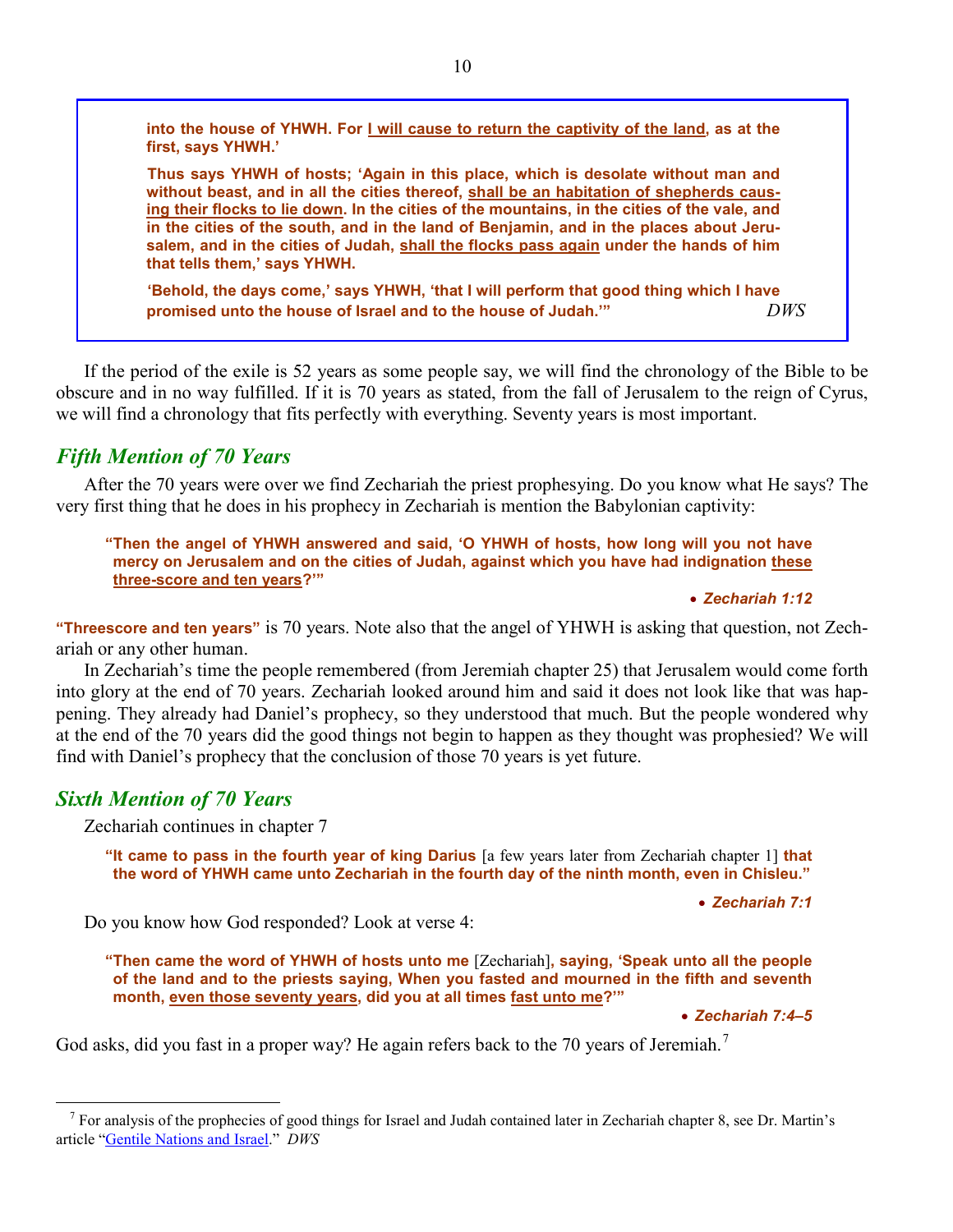In chapter one and chapter 7 Zechariah referred to the 70 years of Jeremiah. Many Jews at that time wondered whether or not the 70 years were being fulfilled or not. Daniel already said it would be 70 weeks of years, reaching unto the Messiah. That was where they should have looked for the fulfillment of Daniel's prophecy concerning the emergence of the Messiah on the earth.

# *Seventh Mention of 70 Years*

Go to Matthew chapter 1 where Jesus is born into the world. Do you know what prophet is used in Matthew to introduce Jesus to the world? It is the axial prophet, the key prophet, Jeremiah:

**"Then Herod, when he saw that he was mocked of the wise men, he was exceeding wroth, and sent forth, and slew all the children that were in Bethlehem, and in all the coasts thereof, from two years old and under, according to the time which he had diligently enquired of the wise men. Then was fulfilled the prophecy spoken by Jeremy** [Jeremiah] **the prophet."**

#### • *Matthew 2:16–17*

This is the introduction of the Christ child into the world. It has to do with the 70 years, or better yet, the interpretation of Daniel that it was to be 70 weeks of years until the great Anointed One would come, the Messiah. Here is what Jeremiah said:

**"Thus says the Lord; 'A voice was heard in Ramah, lamentation, and bitter weeping; Rahel weeping for her children refused to be comforted for her children, because they were not.'"**

• *Jeremiah 31:15* (referenced in Matthew 2:18)

# *Jeremiah and Christ's Crucifixion*

That prophecy introduced the Christ child to the world. Jeremiah was not only the one to introduce the Christ child, but he was the one to introduce His crucifixion as well, and also what Judas would do with the 30 shekels of silver presented to the priest.

**"When the morning was come, all the chief priests and elders of the people took counsel against Jesus to put him to death: And when they had bound him, they led him away, and delivered him to Pontius Pilate the governor.**

**Then Judas, which had betrayed him, when he saw that he was condemned, repented himself, and brought again the 30 pieces of silver to the chief priests and elders, saying, 'I have sinned in that I have betrayed the innocent blood.'"**

• *Matthew 27:1–4*

In the Old Testament the price of a slave was 30 shekels of silver (Exodus 21:32; Zechariah 11:12–13). The price of Jesus was 30 shekels.

**"And they said, 'What is that to us? See you to that.' And he** [Judas] **cast down the pieces of silver in the temple** [Judas was a priest. He went inside the Temple and cast the 30 shekels of silver inside the Holy place.<sup>[8](#page-10-0)</sup>], and departed, and went and hanged himself.

**And the chief priests took the silver pieces, and said, 'It is not lawful for to put them into the treasury, because it is the price of blood.' And they took counsel, and bought with them the potter's field, to bury strangers in. Wherefore that field was called, the field of blood, unto this day."**

• *Matthew 27:4–8*

<span id="page-10-0"></span> $\overline{a}$ 

 $8$  Zechariah 11:12–13:

**<sup>&</sup>quot;And I said unto them, If you think good, give me my price; and if not, forbear. So they weighed for my price thirty pieces of silver. And YHWH said unto me, Cast it unto the potter: a goodly price that I was prized at of them. And I took the thirty pieces of silver, and cast them to the potter in the house of YHWH."** *DWS*